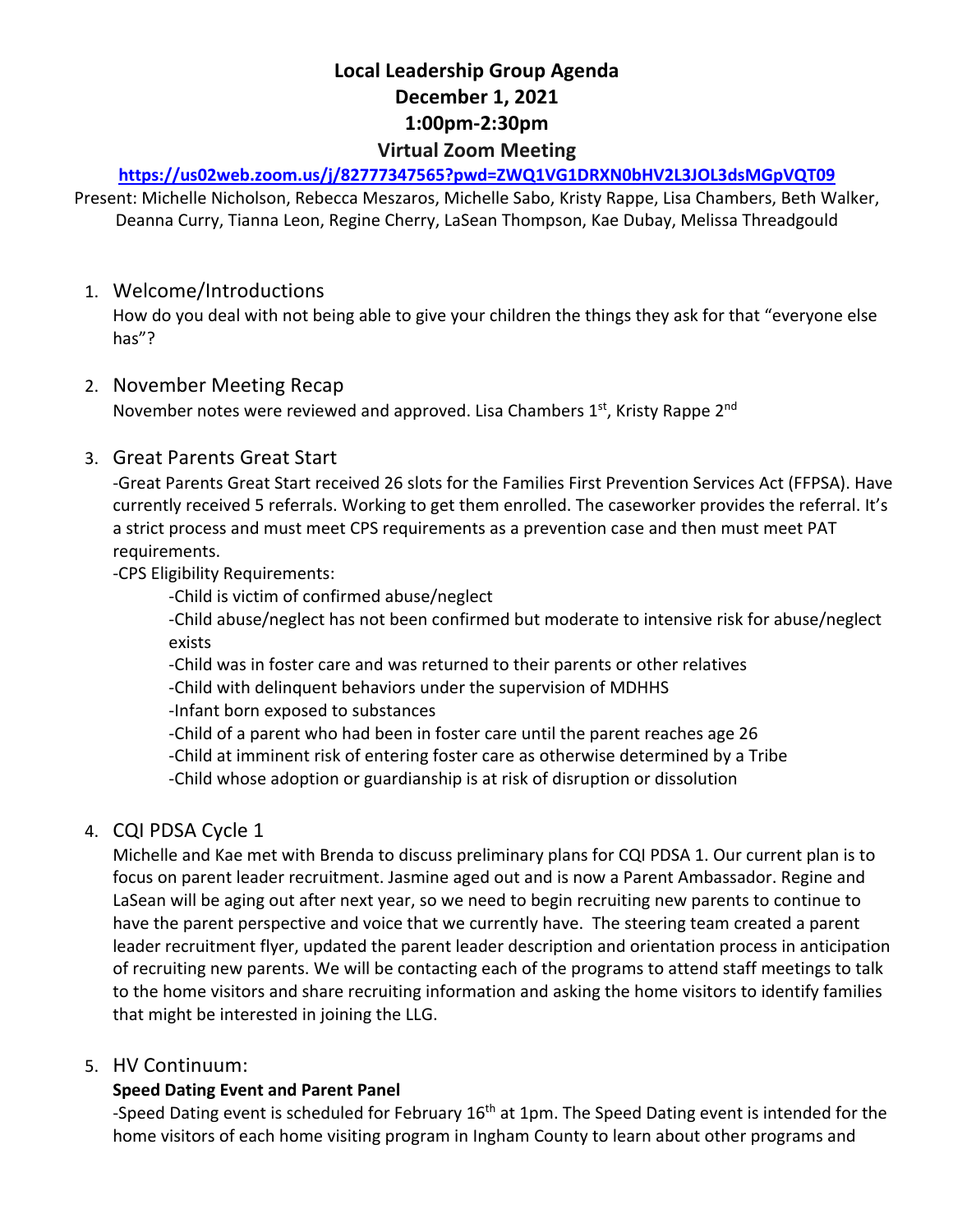services and make connections with the other staff. Kae will reach out to each of the program supervisors to identify who will be the representative of each program.

-Parent Panel event is scheduled for May 18<sup>th</sup> at 1pm. The parent leader recruitment will help us identify parents from each of the home visiting programs to speak at the parent panel.

## 6. Parent Voice Questions

We want to ensure that the Parent Voice questions that we are asking at each meeting provide meaningful and impactful feedback to the supervisors and home visitors who attend LLG. The LLG members shared questions they would like to ask:

- What is most important to you in finding the best family-Home Visitor Match? Process or Characteristics?

-What does engagement look like with telehealth visits? How can we engage in an effective way?

-A visit summary is provided after each visit. How do you prefer this feedback? Do you prefer paper copy or electronic (email/text)? Should this be a consistent process or do what works for each family?

### 7. Parent Voice

### *What is most important to you in finding the best family-Home Visitor Match? Process or Characteristics?*

-Parent #1: The process is more important. Characteristics matter because they help form relationships but the process provides "trouble-shooting" space and allows for changes to be made if necessary.

## -**When none of the home visiting staff have the desired characteristics, what is the best approach to make a good match with the families?**

-Having soft conversations with the families to help the staff understand what the families value.

-Parent #2: Agree with parent #1. A lot can be learned at playgroups. Could possibly use playgroup time/space to make those more meaningful connections with the families.

-Home Visitor #1: There isn't a lot of "options" to pick and choose home visitors. Specific home visitors serve specific areas, so that makes it more difficult. At orientation, the home visitor tells the families that there are other home visitors available and provides the supervisor's contact information in the event the family doesn't feel she is a good fit.

-Home Visitor #2: If she is not meeting the family's needs, she will put in a referral to another program to duel-enroll them. This helps to provide the services the family needs. This method was easier with in-person visits because both programs could do joint visits together.

-Supervisor #1: The Health Department programs have great connections, so it's easier to support families with additional services when needed. Supervisors are forced to determine best fit with very little information so they rely on the staff to determine if there needs to be a change.

-Supervisor #2: Often receive referrals requesting male providers but there is currently only 1 male staff member for 3 counties. She does work with patients to find best fit based on their values. -Supervisor #3: Best fit is initially determined by provider's caseload and individual skill set.

-Supervisor #4**: At time of referral, can we gather more information from the family to better determine best fit? Are there some simple questions that can be asked to help find common ground between the families and home visitors?** For example, both the family and home visitor like the same color, hobbies etc.

-Parent #1: That can be difficult. She would provide the information if she felt comfortable. It would depend how the first interaction goes. Have to consider cultural barriers.